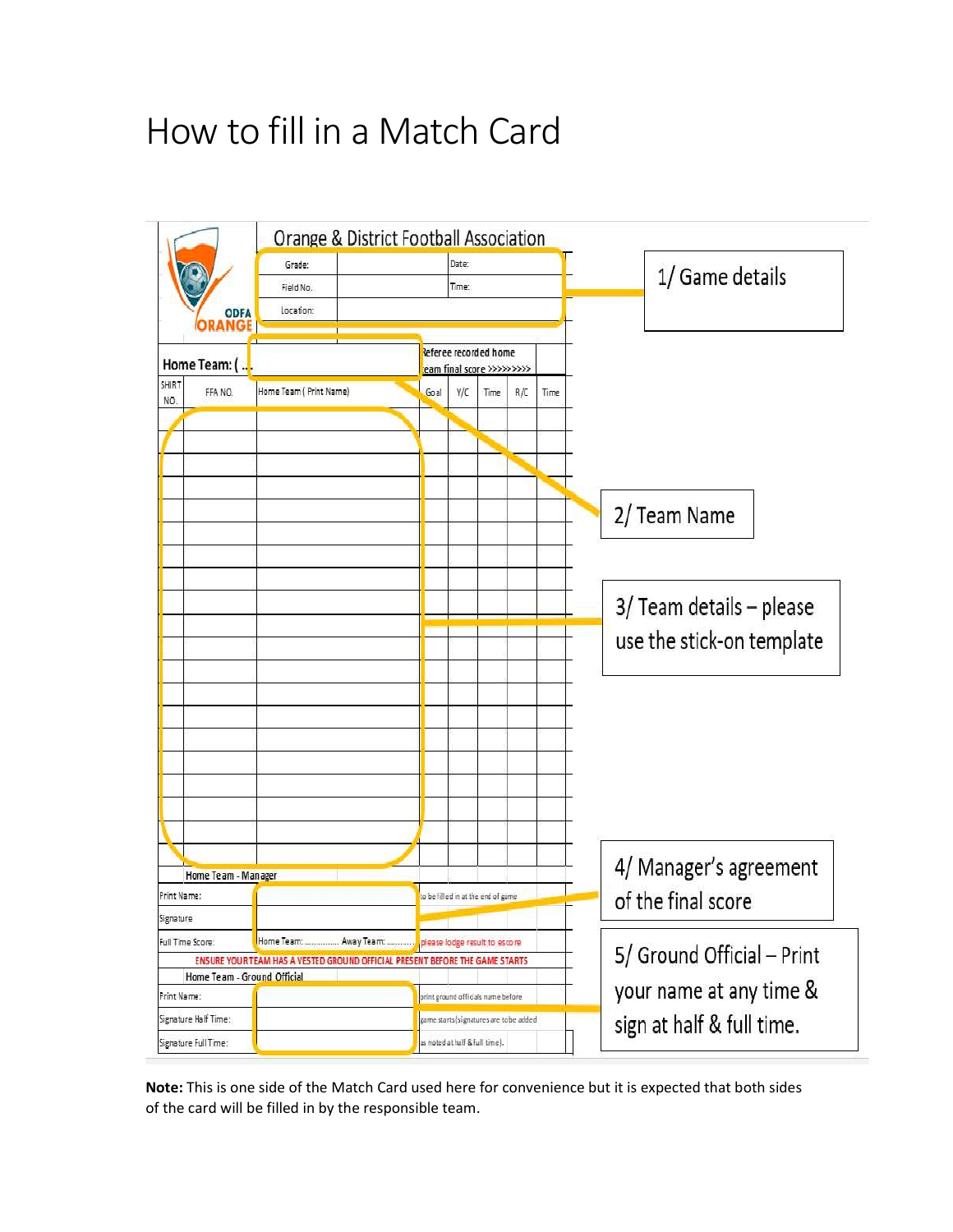### 1. Team Name:

# 2. Player Details:

|                     | 1. Team Name:      |                                                                                                                                                                                                                                                              |      |     |      |     |      |
|---------------------|--------------------|--------------------------------------------------------------------------------------------------------------------------------------------------------------------------------------------------------------------------------------------------------------|------|-----|------|-----|------|
|                     |                    | Simple but commonly forgotten. Please make sure your team name is filled in.<br>You can use the template for Player Details to include your team name.                                                                                                       |      |     |      |     |      |
|                     | 2. Player Details: |                                                                                                                                                                                                                                                              |      |     |      |     |      |
|                     |                    | Player details can be recorded in the table below and printed as needed for each game.<br>Remember to cross out any players that do not take the field i.e. away for a particular week<br>and make sure that numbers are correct i.e. no swapping of shirts. |      |     |      |     |      |
|                     |                    | If the template is used with the team name included remember to cross out Home or Away<br>as needed for the current game.                                                                                                                                    |      |     |      |     |      |
| print.              |                    | To use the template below simply copy the table and paste into a new word document then                                                                                                                                                                      |      |     |      |     |      |
| <b>SHIRT</b><br>NO. | FFA NO.            | Home Team ( Print Name)                                                                                                                                                                                                                                      | Goal | Y/C | Time | R/C | Time |
|                     |                    |                                                                                                                                                                                                                                                              |      |     |      |     |      |
|                     |                    |                                                                                                                                                                                                                                                              |      |     |      |     |      |
|                     |                    |                                                                                                                                                                                                                                                              |      |     |      |     |      |
|                     |                    |                                                                                                                                                                                                                                                              |      |     |      |     |      |
|                     |                    |                                                                                                                                                                                                                                                              |      |     |      |     |      |
|                     |                    |                                                                                                                                                                                                                                                              |      |     |      |     |      |
|                     |                    |                                                                                                                                                                                                                                                              |      |     |      |     |      |
|                     |                    |                                                                                                                                                                                                                                                              |      |     |      |     |      |
|                     |                    |                                                                                                                                                                                                                                                              |      |     |      |     |      |
|                     |                    |                                                                                                                                                                                                                                                              |      |     |      |     |      |
|                     |                    |                                                                                                                                                                                                                                                              |      |     |      |     |      |
|                     |                    |                                                                                                                                                                                                                                                              |      |     |      |     |      |
|                     |                    |                                                                                                                                                                                                                                                              |      |     |      |     |      |
|                     |                    |                                                                                                                                                                                                                                                              |      |     |      |     |      |
|                     |                    |                                                                                                                                                                                                                                                              |      |     |      |     |      |
|                     |                    |                                                                                                                                                                                                                                                              |      |     |      |     |      |

# 3. Manager Details:

Print your full first and last names i.e. no initials.

Make sure you sign only when you have reviewed all of the information on the card and it is correct.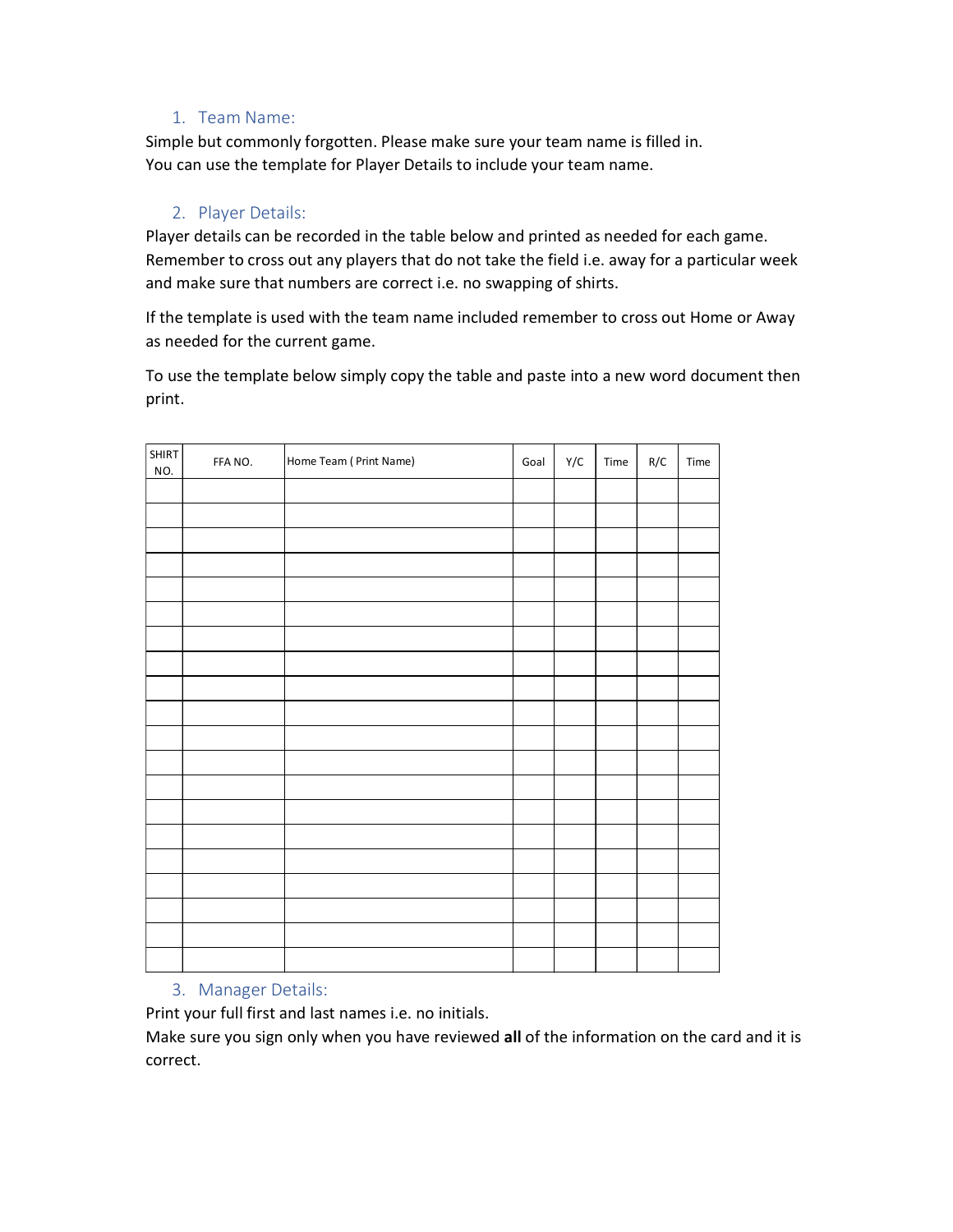# 4. Final Score:

As manager you should be tracking the score throughout the match. At full time put the score on the card.

As manager you are also responsible for updating the match score in eScore Password = escore20 https://www.orangefootball.org.au/e-score-card-register

#### 5. Team Official:

Teams in U12's to All Age are required to Supply a Ground Official for their own games who must wear the Officials Vest.

The official is required to print their full first and last names i.e. no initials and sign at half and full time.

Officials provide unbiased eyes and ears in the case of a problem that would be referred to the ODFA. They are not required to intervene. They are tasked with recording what is happening in sufficient detail to inform ODFA if called upon.

 Rule 15. Ground Officials & Team Captains a) All competitive age groups teams must supply a ground official for their own Match, Ground officials must print their name and club on the back of the official match card at both half and full time. The teams nominated Ground Official can be anyone over the age of 18 years who is not playing or coaching that game. b) All ground officials are to wear clothing that easily identifies them as Ground Officials. (i.e. brightly coloured bibs). d) Ground Officials must have read and be familiar with the Ground Officials – Roles and Responsibilities document, which can be found on the ODFA website at (https://www.orangefootball.org.au/codes-of-conduct) Failure to supply ground officials will result in a fine of \$50 per offence. d) All teams must have a player in a Captains armband. The nominated Captain remains the Captain for that game unless leaving the grounds & taking no further part in the match. The Captain has no special privileges under the rules of the game. But may be called upon to bring his players into line with the Referees expectations. He is the only player who can approach the Referee with any questions & this must be done without breaching any rules & must be done at a time allowed for by the Referee & the code of conduct.

# 6. Before the Match:

Team name and player details must be written in or stuck to the card.

An official must be identified and given the officials vest which must be worn for the duration of the match (assuming they remain the official).

The official must print their full name on the card, no initials.

# 7. At Half Time:

The official must sign the match card.